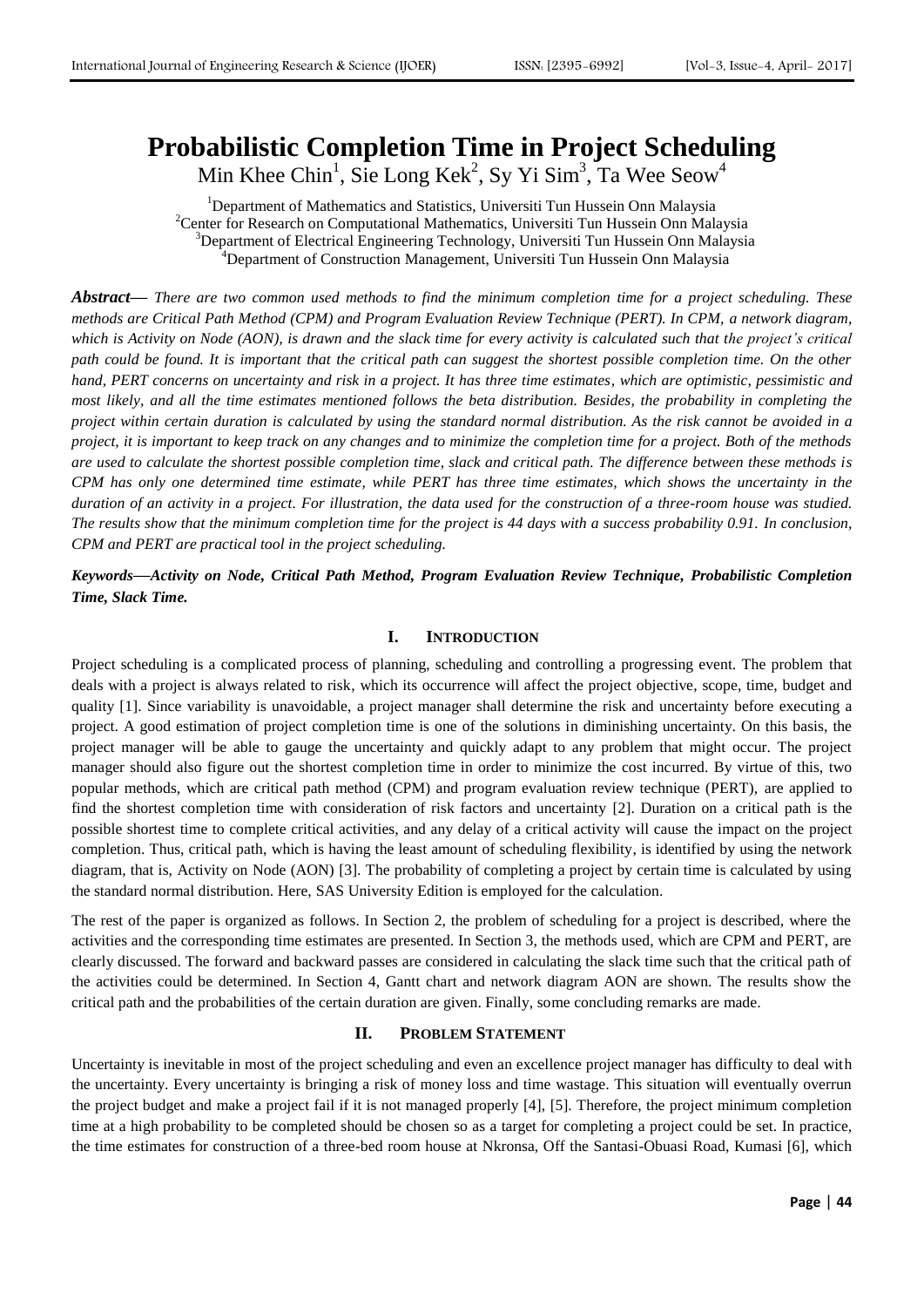are provided by the project manager from Angel Estates and Construction Ltd, are shown in TABLE 1. In order to ensure there is no budget overrun and time wastage, the project completion time must within the estimated duration.

| ACTIVITIES DESCRIPTION WITH THEIR PREDECESSOR AND TIME ESTIMATES |                                       |                                        |                                           |                                      |                                      |                                      |
|------------------------------------------------------------------|---------------------------------------|----------------------------------------|-------------------------------------------|--------------------------------------|--------------------------------------|--------------------------------------|
| <b>Activity</b>                                                  | <b>Activity</b><br><b>Description</b> | <b>Immediate</b><br><b>Predecessor</b> | <b>Estimated</b><br><b>Duration</b> $(x)$ | Optimistic<br><b>Estimate</b><br>(a) | <b>Most Likely</b><br>Estimate $(m)$ | <b>Pessimistic</b><br>Estimate $(b)$ |
| $\boldsymbol{A}$                                                 | Site clearing                         |                                        | 2                                         |                                      | $\mathfrak{D}$                       | 3                                    |
| B                                                                | Foundation                            | $\boldsymbol{A}$                       | 4                                         | 2                                    | 3.5                                  | 8                                    |
| Ċ                                                                | <b>Block laying</b>                   | $\boldsymbol{B}$                       | 10                                        | 6                                    | 9                                    | 18                                   |
| D                                                                | Roofing                               | $\cal C$                               | 6                                         | 4                                    | 5.5                                  | 10                                   |
| E                                                                | Plumbing                              | $\,$ $\,$                              | 4                                         |                                      | 4.5                                  | 5                                    |
| $\boldsymbol{F}$                                                 | Electrical work                       | E                                      |                                           | 4                                    | 4                                    | 10                                   |
| G                                                                | Plastering                            | D                                      |                                           | 5.                                   | 6.5                                  | 11                                   |
| H                                                                | Fixing up the<br>doors and<br>windows | E, G                                   | 9                                         | 5                                    | 8                                    | 17                                   |
|                                                                  | Ceiling                               | $\mathcal{C}_{0}^{0}$                  |                                           | 3                                    | 7.5                                  | 9                                    |
|                                                                  | Flooring                              | F, I                                   | 8                                         | 3                                    | 9                                    | 9                                    |
| K                                                                | <b>Interior Fixtures</b>              |                                        | 4                                         | 4                                    | 4                                    | 4                                    |
| L                                                                | <b>Exterior fixtures</b>              |                                        | 5                                         |                                      | 5.5                                  | 7                                    |
| $\boldsymbol{M}$                                                 | Painting                              | $\boldsymbol{H}$                       | $\overline{2}$                            |                                      | 2                                    | 3                                    |
| $\cal N$                                                         | Landscaping                           | K, L                                   | 6                                         | 5                                    | 5.5                                  | 9                                    |

**TABLE 1 ACTIVITIES DESCRIPTION WITH THEIR PREDECESSOR AND TIME ESTIMATES**

The data consists of 14 activities with their immediate predecessors and estimated durations. This project is having only an estimation of completion time including risks. Hence, the project manager should always keep tracking and setting a minimum time as a target of the completion time.

## **III. CPM / PERT APPROACH**

In finding a project's minimum completion time, Gantt chart is drawn to show all activities that are displayed over time. The list of activities is transferred in network diagram AON for a better understanding in terms of their duration in an order. Thus, CPM is used to calculate earliest start time (ES), late start time (LS), earliest finish time (EF) and late finish time (LF) for each activity. During the calculation, the critical path, which is the path with the shortest possible completion time, is determined. In computing ES, EF, LS, and LF, two nodes, which form a pass, need to be considered. For a forward pass,

$$
ES = \max\{EF_i\}, \text{ for } i > 1\tag{1}
$$

is considered if there are more EF values from predecessors. Similarly, for a backward pass,

$$
LF = min\{ES_i\}, for\ i > 1\tag{2}
$$

is considered when there are more than one of ES values from the successor. After this, slack time for each activity is computed using the following formula:

$$
Slack = LF - EF = LS - ES.
$$
\n(3)

Every activity's slack time is listed and those with zero slack are a critical activity. The succession path that is formed by critical activity is regarded as the critical path. The duration on the critical path is calculated and identified as minimum completion time of the project.

PERT is more advanced with three time estimations, which are optimistic (*a*), most possible (*m*) and pessimistic (*b*), are considered in completion time of scheduling the project. PERT is more suitable for large project with more uncertainties if compared with CPM. In PERT, the expected time TE and the variance  $\sigma$  are calculated by:

$$
TE = \mu = \frac{a + 4m + b}{6} \quad \text{and} \quad \sigma^2 = \left(\frac{b - a}{6}\right)^2 \tag{4}
$$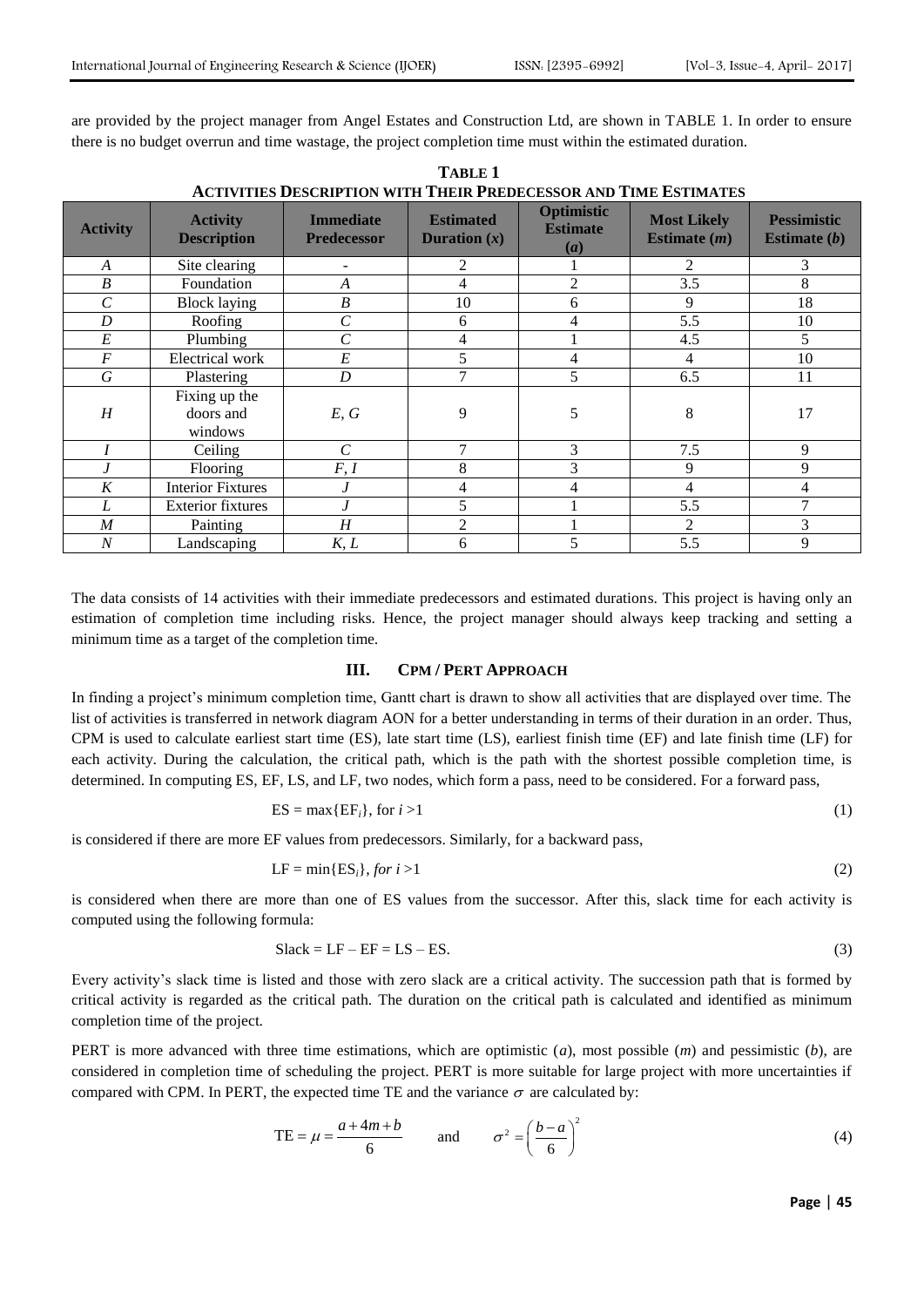Furthermore, the probability of the completion time is then calculated by using the standard *z*-score with considering the expected time and the variance calculated. The *z*-score formula, where *d* value is any duration that the project manager desires to complete a project, is given by:

$$
Z = \frac{d - \mu}{\sigma} \tag{5}
$$

On the other hand, SAS University Edition is used in calculating the completion time and the corresponding probability as well as drawing Gantt chart, while RF Flow is used for drawing network diagram as it is a very user-friendly software and free for all users.

# **IV. RESULT AND DISCUSSION**

Gantt chart is shown in Fig. 1, where a clear display of activities with the respective time used in managing the project, is presented.



**FIG. 1 GANTT CHART FOR ANGEL ESTATE CONSTRUCTION PROCESS**

The network diagram AON is simpler and easy to understand. As such the duration of each activity is expressed in Fig. 2.



**FIG. 2 AON FOR ANGEL ESTATE CONSTRUCTION PROCESS**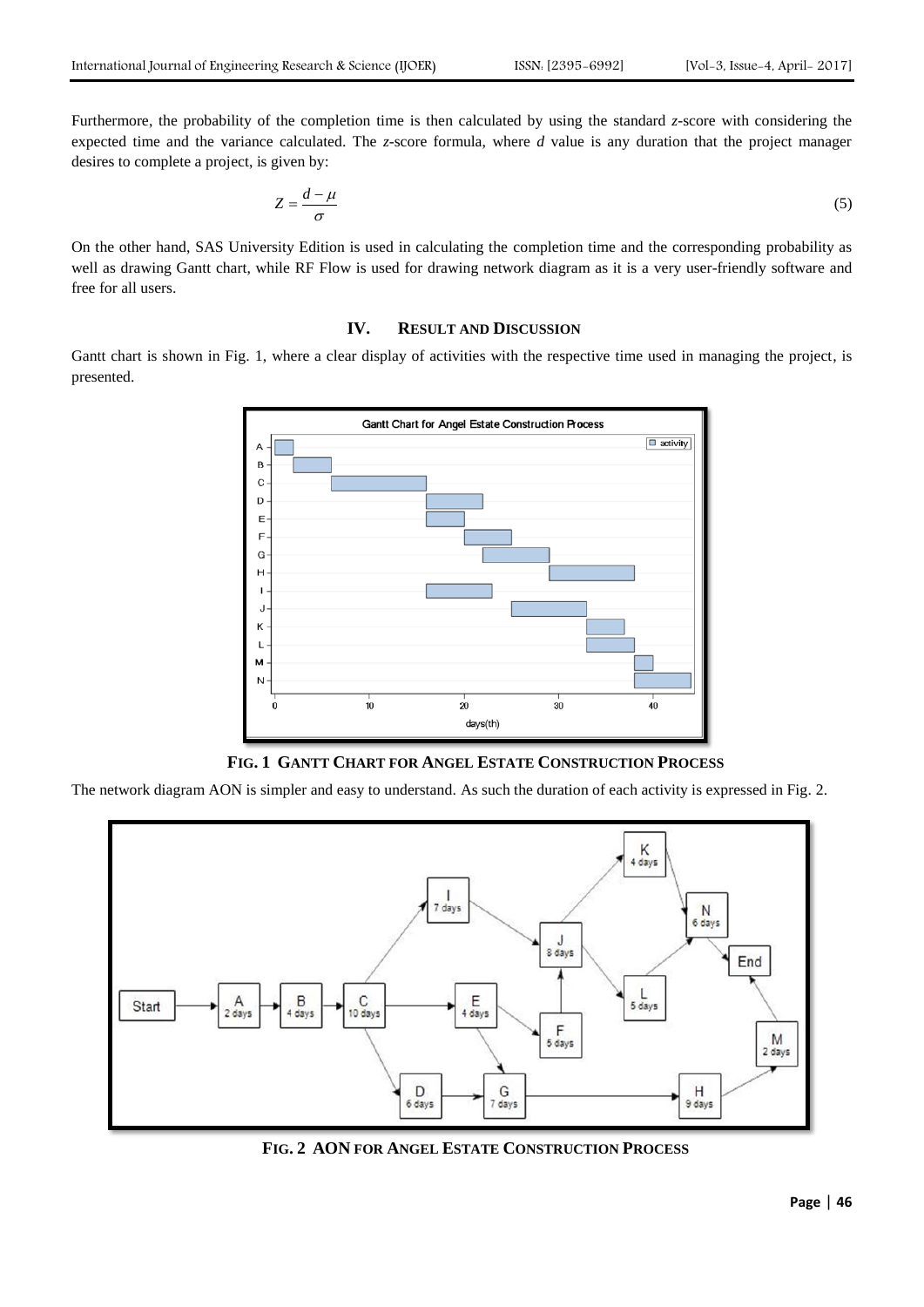Next, CPM is used to calculate all the ES, LS, EF and LF for determining the path with zero slack. TABLE 2 shows the calculation of ES, LS, EF, and LF. The results show that the critical path is

$$
A-B-C-E-F-J-L-N\\
$$

as these activities have a zero slack. This path has a completion time of 44 days, which is the shortest completion time in the whole project.

| TABLE 2                        |                               |                                                            |                             |                              |                           |                 |
|--------------------------------|-------------------------------|------------------------------------------------------------|-----------------------------|------------------------------|---------------------------|-----------------|
|                                |                               | <b>ACTIVITIES CODE WITH THEIR ES, EF, LS, LF AND SLACK</b> |                             |                              |                           |                 |
| <b>Activity</b><br><b>Code</b> | <b>Earliest Start</b><br>(ES) | <b>Earliest Finish</b><br>(EF)                             | <b>Latest Start</b><br>(LS) | <b>Latest Finish</b><br>(LF) | <b>Slack</b><br>$(LS-ES)$ | <b>Critical</b> |
| A                              | $\boldsymbol{0}$              | 2                                                          | $\overline{0}$              | $\overline{2}$               | $\overline{0}$            | Yes             |
| $\boldsymbol{B}$               | $\overline{2}$                | 6                                                          | $\overline{c}$              | 6                            | $\boldsymbol{0}$          | Yes             |
| $\mathcal{C}$                  | 6                             | 16                                                         | 6                           | 16                           | $\Omega$                  | Yes             |
| $\boldsymbol{D}$               | 16                            | 22                                                         | 20                          | 26                           | 4                         | N <sub>0</sub>  |
| $E\,$                          | 16                            | 20                                                         | 16                          | 20                           | $\Omega$                  | Yes             |
| $\cal F$                       | 20                            | 25                                                         | 20                          | 25                           | $\mathbf{0}$              | Yes             |
| G                              | 22                            | 29                                                         | 26                          | 33                           | 4                         | No              |
| H                              | 29                            | 38                                                         | 33                          | 42                           | 4                         | N <sub>o</sub>  |
|                                | 16                            | 23                                                         | 18                          | 25                           | 2                         | No              |
| $\boldsymbol{J}$               | 25                            | 33                                                         | 25                          | 33                           | $\Omega$                  | Yes             |
| K                              | 33                            | 37                                                         | 34                          | 38                           |                           | No              |
| L                              | 33                            | 38                                                         | 33                          | 38                           | $\Omega$                  | Yes             |
| $\boldsymbol{M}$               | 38                            | 40                                                         | 42                          | 44                           | 4                         | N <sub>o</sub>  |
| $\boldsymbol{N}$               | 38                            | 44                                                         | 38                          | 44                           | $\overline{0}$            | Yes             |

PERT could be used to find the probability of a project which can be accomplished within 44 days. Mean and variance for every activity that are computed by using (4) is shown in TABLE 3.

| <b>ACTIVITY CODE AND THE CALCULATION OF MEAN AND VARIANCE</b> |                              |                                      |                                      |                 |                |                 |
|---------------------------------------------------------------|------------------------------|--------------------------------------|--------------------------------------|-----------------|----------------|-----------------|
| <b>Activity</b>                                               | Optimistic<br>Estimate $(a)$ | <b>Most Likely</b><br>Estimate $(m)$ | <b>Pessimistic</b><br>Estimate $(b)$ | <b>Critical</b> | <b>Mean</b>    | <b>Variance</b> |
| $\boldsymbol{A}$                                              |                              | $\mathcal{L}$                        | 3                                    | Yes             | $\mathfrak{D}$ | 1/9             |
| $\boldsymbol{B}$                                              | 2                            | 3.5                                  | 8                                    | Yes             |                |                 |
| $\mathcal{C}_{0}^{0}$                                         | 6                            | 9                                    | 18                                   | <b>Yes</b>      | 10             | 4               |
| D                                                             | 4                            | 5.5                                  | 10                                   | No              | 6              |                 |
| E                                                             |                              | 4.5                                  | 5                                    | <b>Yes</b>      | 4              | 4/9             |
| $\boldsymbol{F}$                                              | 4                            | 4                                    | 10                                   | Yes             | 5              |                 |
| G                                                             | 5                            | 6.5                                  | 11                                   | No              |                |                 |
| H                                                             | 5                            | 8                                    | 17                                   | No              | 9              | 4               |
|                                                               | 3                            | 7.5                                  | 9                                    | N <sub>0</sub>  |                |                 |
|                                                               | 3                            | 9                                    | 9                                    | Yes             | 8              |                 |
| K                                                             | 4                            | 4                                    | 4                                    | No.             | 4              | 0               |
| L                                                             |                              | 5.5                                  |                                      | Yes             | 5              |                 |
| $\boldsymbol{M}$                                              |                              | $\mathfrak{D}$                       | 3                                    | N <sub>0</sub>  | $\mathfrak{D}$ | 1/9             |
| $\overline{N}$                                                |                              | 5.5                                  | 9                                    | Yes             | 6              | 4/9             |

**TABLE 3**

The mean is calculated by adding up all the mean values of the critical activities, as given below:

 $\mu = 2 + 4 + 10 + 4 + 5 + 8 + 5 + 6 = 44.$